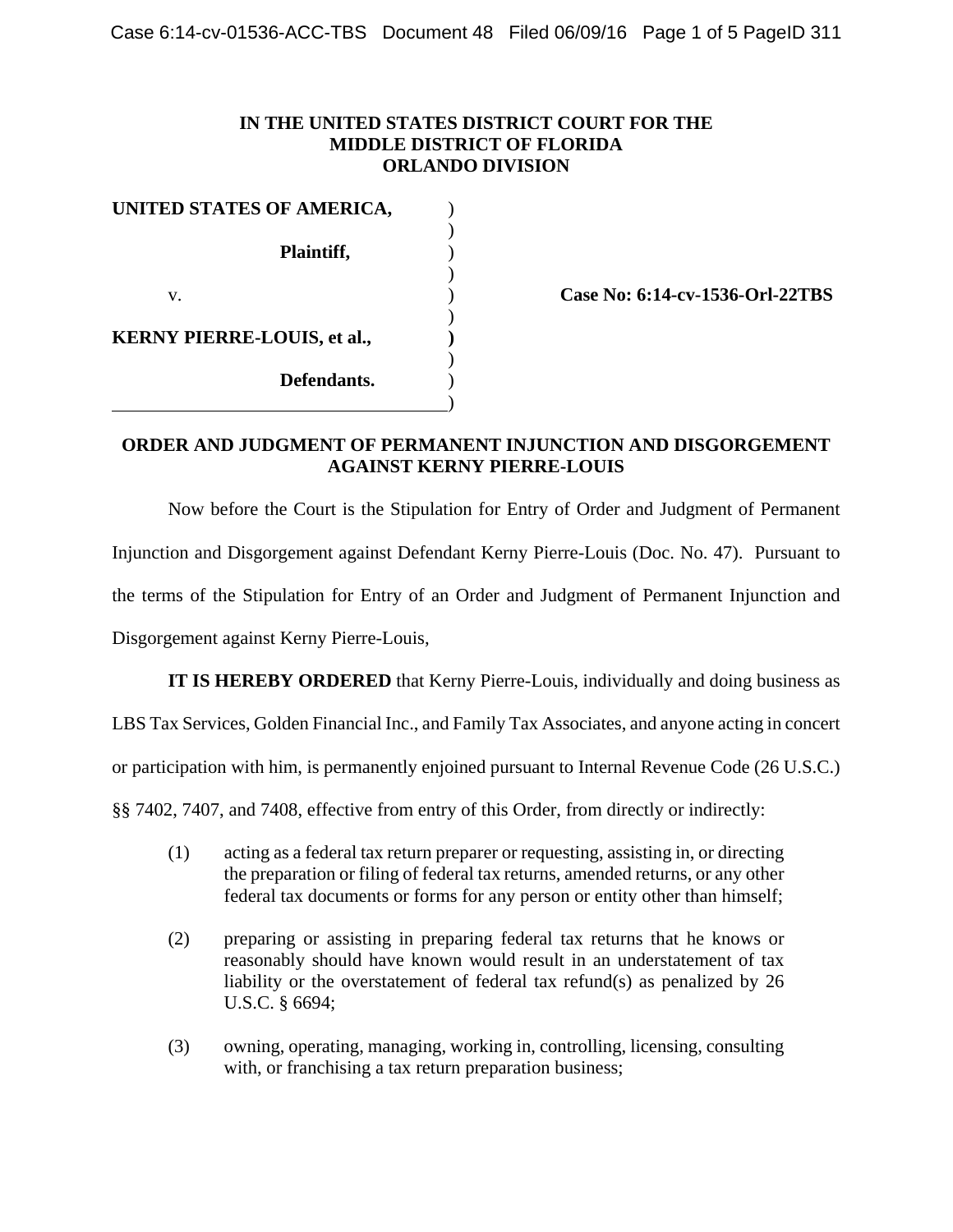- (4) training, instructing, teaching, and creating or providing cheat sheets, memoranda, directions, instructions, or manuals, pertaining to the preparation of federal tax returns;
- (5) engaging in any other activity subject to penalty under 26 U.S.C. §§ 6694, 6695, 6701, or any other penalty provision in the Internal Revenue Code;
- (6) maintaining, assigning, holding, using, or obtaining a Preparer Tax Identification Number (PTIN) or an Electronic Filing Identification Number (EFIN); and
- (7) engaging in any conduct that substantially interferes with the proper administration and enforcement of the internal revenue laws.

**IT IS FURTHER ORDERED** that Kerny Pierre-Louis, individually and doing business

as LBS Tax Services, Golden Financial Inc., and Family Tax Associates, pursuant to 26 U.S.C. § 7402, shall immediately and permanently close all tax return preparation stores that he owns directly or through Golden Financial, Inc., Family Tax Services, LLC, or any other entity, whether those stores do business as LBS Tax Services, Family Tax Associates, or under any other name, and shall not thereafter re-open any tax return preparation store(s) or open any new tax return preparation store(s).

**IT IS FURTHER ORDERED** that Kerny Pierre-Louis, individually and doing business as LBS Tax Services, Golden Financial Inc., and Family Tax Associates, pursuant to 26 U.S.C. § 7402, is prohibited, effective from the date of this Order, from assigning, transferring, or selling any franchise agreement, independent contractor agreement, or employment contract related to LBS Tax Services, Family Tax Associates, or any other tax return preparation business to which he or any entity under his control is a party.

**IT IS FURTHER ORDERED** that Kerny Pierre-Louis, individually and doing business as LBS Tax Services, Golden Financial Inc., and Family Tax Associates, pursuant to 26 U.S.C. § 7402, is prohibited, effective from the date of this Order, from: (1) selling to any individual or entity a list of customers or any other information pertaining to customers for whom Kerny Pierre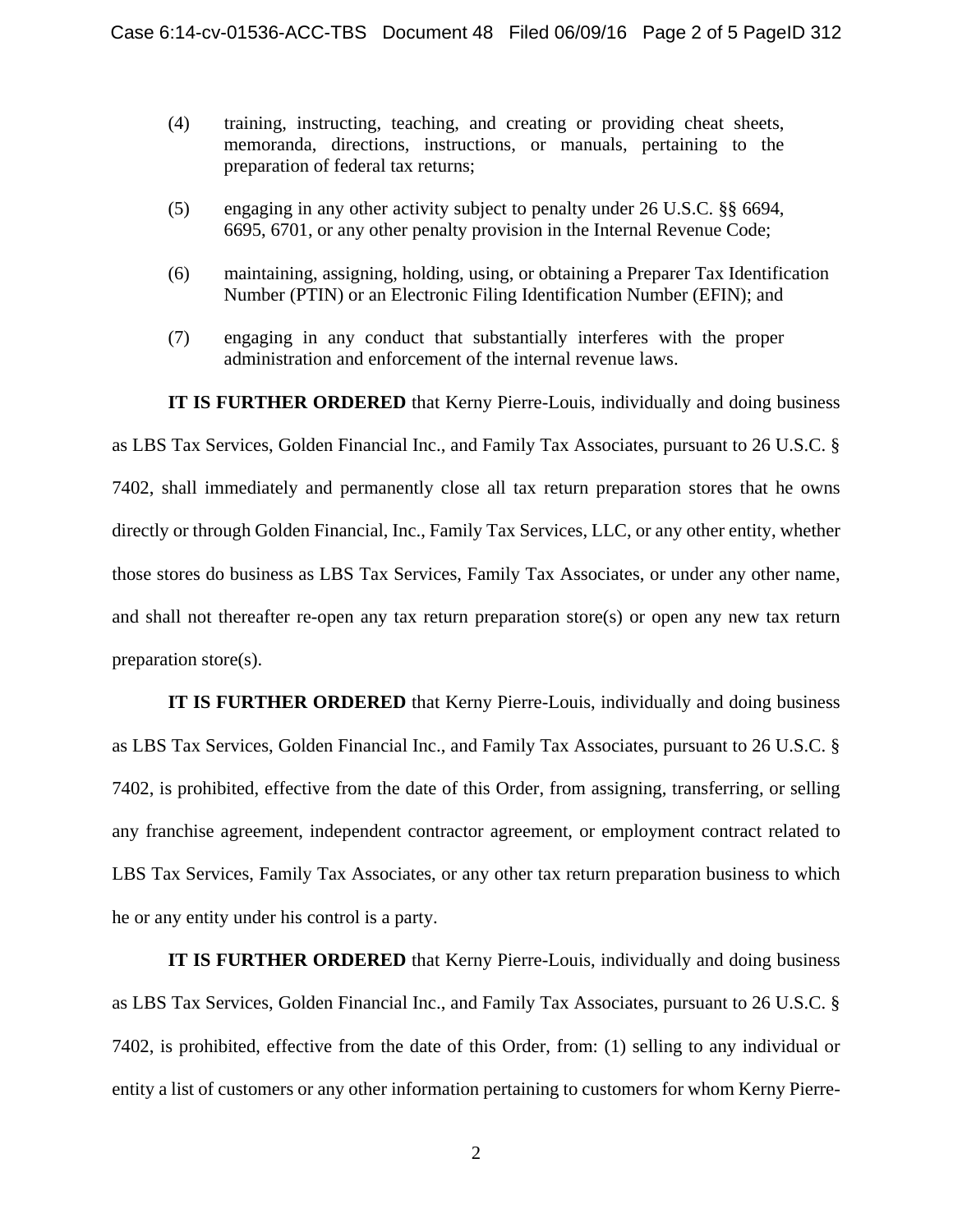Louis, LBS Tax Services, Family Tax Associates, or any other business or name through which Pierre-Louis or those acting at his direction have at any time since 2010 prepared a tax return; (2) assigning, disseminating, providing, or giving to any current or former franchisee, General Sales Manager, District Sales Manager, manager, tax return preparer, employee, or independent contractor of Pierre-Louis, LBS Tax Services, Family Tax Associates, or any other business through which Pierre-Louis prepares tax returns or owns or franchises a tax return preparation business, a list of customers or any other information pertaining to customers for whom Kerny Pierre-Louis, LBS Tax Services, Family Tax Associates, or any other business or name through which Pierre-Louis or those acting at his direction have at any time since 2010 prepared a tax return; and (3) selling to any individual or entity any proprietary information pertaining to LBS Tax Services, Family Tax Associates, or any other business or name through which Pierre-Louis or those acting at his direction have at any time since 2010 prepared a tax return.

**IT IS FURTHER ORDERED** that Kerny Pierre-Louis, individually and doing business as LBS Tax Services, Golden Financial Inc., and Family Tax Associates, pursuant to 26 U.S.C. § 7402, shall, within 30 days of the date of this Order, provide notice of this Order to the public, in a statement approved by the Court or counsel for the United States, via publication in two newspapers of general circulation, one in Orlando, Florida and one in Tampa, Florida.

**IT IS FURTHER ORDERED** that Kerny Pierre-Louis, individually and doing business as LBS Tax Services, Golden Financial Inc., and Family Tax Associates, pursuant to 26 U.S.C. § 7402, shall, within 30 days of the date of this Order, produce to counsel for the United States a list that identifies by name, social security number, address, e-mail address, and telephone number and tax period(s) all persons for whom Kerny Pierre-Louis, LBS Tax Services stores owned or managed by Pierre-Louis, or Family Tax Associates prepared federal tax returns or claims for a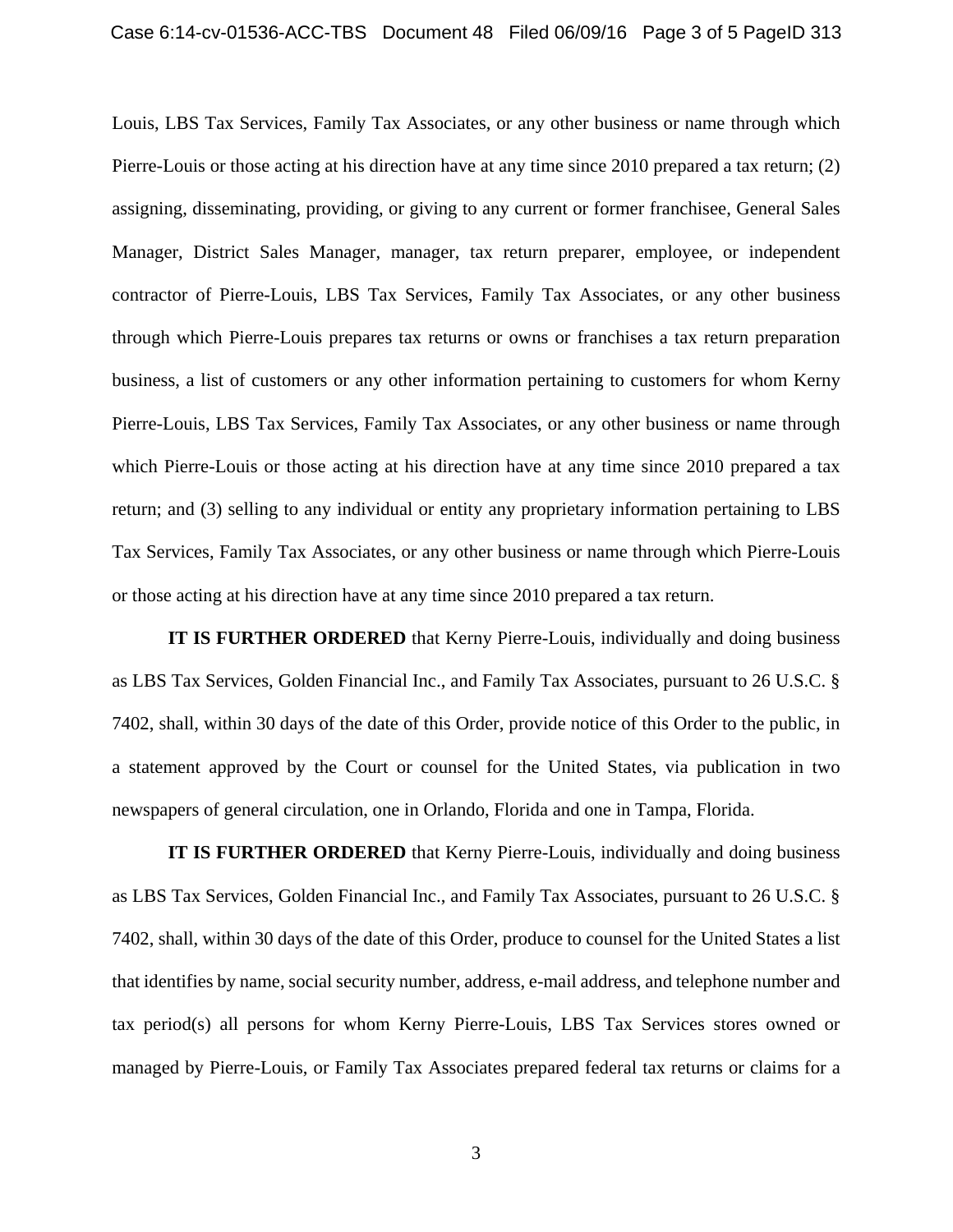refund for tax years beginning in 2010 and continuing through this litigation. To the extent that Pierre-Louis has produced this information to the United States in discovery in this case, he does not need to produce it again.

**IT IS FURTHER ORDERED** that Kerny Pierre-Louis, individually and doing business as LBS Tax Services, Golden Financial Inc., and Family Tax Associates, pursuant to 26 U.S.C. § 7402, shall, within 30 days of the date of this Order, produce to counsel for the United States a list that identifies by name, address, e-mail address, and telephone number all principals, officers, managers, franchisees, employees, and independent contractors of Pierre-Louis, LBS Tax Services stores owned or managed by Pierre-Louis, Golden Financial, Inc., and Family Tax Associates, LLC, from 2010 to the present. To the extent that Pierre-Louis has produced this information to the United States in discovery in this case, he does not need to produce it again.

**IT IS FURTHER ORDERED** that Kerny Pierre-Louis, individually and doing business as LBS Tax Services, Golden Financial Inc., and Family Tax Associates, pursuant to 26 U.S.C. § 7402, shall, within 15 days of this Order, provide a copy of this Order by email or other means to all principals, officers, managers, franchisees, employees, and independent contractors of Pierre-Louis, Golden Financial, Inc., and Family Tax Associates, LLC, and provide to counsel for the United States within 30 days of this Order a list identifying the principals, officers, managers, franchisees, employees, and independent contractors to whom Kerny Pierre-Louis provided a copy of this Order.

**IT IS FURTHER ORDERED** that Judgment is awarded against Kerny Pierre-Louis and in favor of the United States of America in the amount of \$1,000,000 for the disgorgement of the proceeds that Kerny Pierre-Louis received for the preparation of tax returns making or reporting false or fraudulent claims, deductions, credits, income, expenses, or other information resulting in